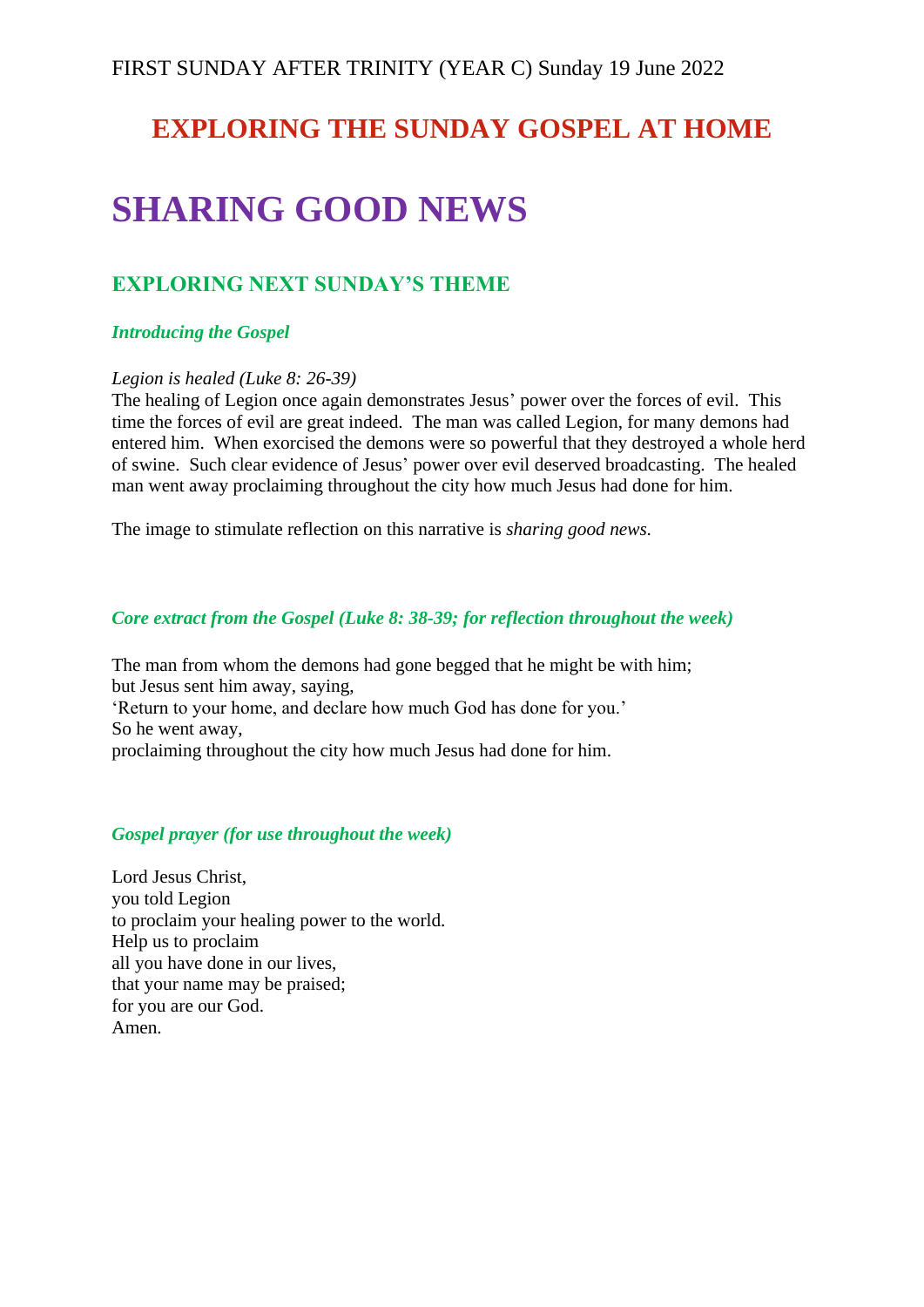## **READING NEXT SUNDAY'S GOSPEL**

## **Luke 8: 26-39**

Then they arrived at the country of the Gerasenes, which is opposite Galilee. As he stepped out on land, a man of the city who had demons met him. For a long time he had worn no clothes, and he did not live in a house but in the tombs. When he saw Jesus, he fell down before him and shouted at the top of his voice, 'What have you to do with me, Jesus, Son of the Most High God? I beg you, do not torment me'— for Jesus had commanded the unclean spirit to come out of the man. (For many times it had seized him; he was kept under guard and bound with chains and shackles, but he would break the bonds and be driven by the demon into the wilds.) Jesus then asked him, 'What is your name?' He said, 'Legion'; for many demons had entered him. They begged him not to order them to go back into the abyss.

Now there on the hillside a large herd of swine was feeding; and the demons begged Jesus to let them enter these. So he gave them permission. Then the demons came out of the man and entered the swine, and the herd rushed down the steep bank into the lake and was drowned.

When the swineherds saw what had happened, they ran off and told it in the city and in the country. Then people came out to see what had happened, and when they came to Jesus, they found the man from whom the demons had gone sitting at the feet of Jesus, clothed and in his right mind. And they were afraid. Those who had seen it told them how the one who had been possessed by demons had been healed. Then all the people of the surrounding country of the Gerasenes asked Jesus to leave them; for they were seized with great fear. So he got into the boat and returned. The man from whom the demons had gone begged that he might be with him; but Jesus sent him away, saying, 'Return to your home, and declare how much God has done for you.' So he went away, proclaiming throughout the city how much Jesus had done for him.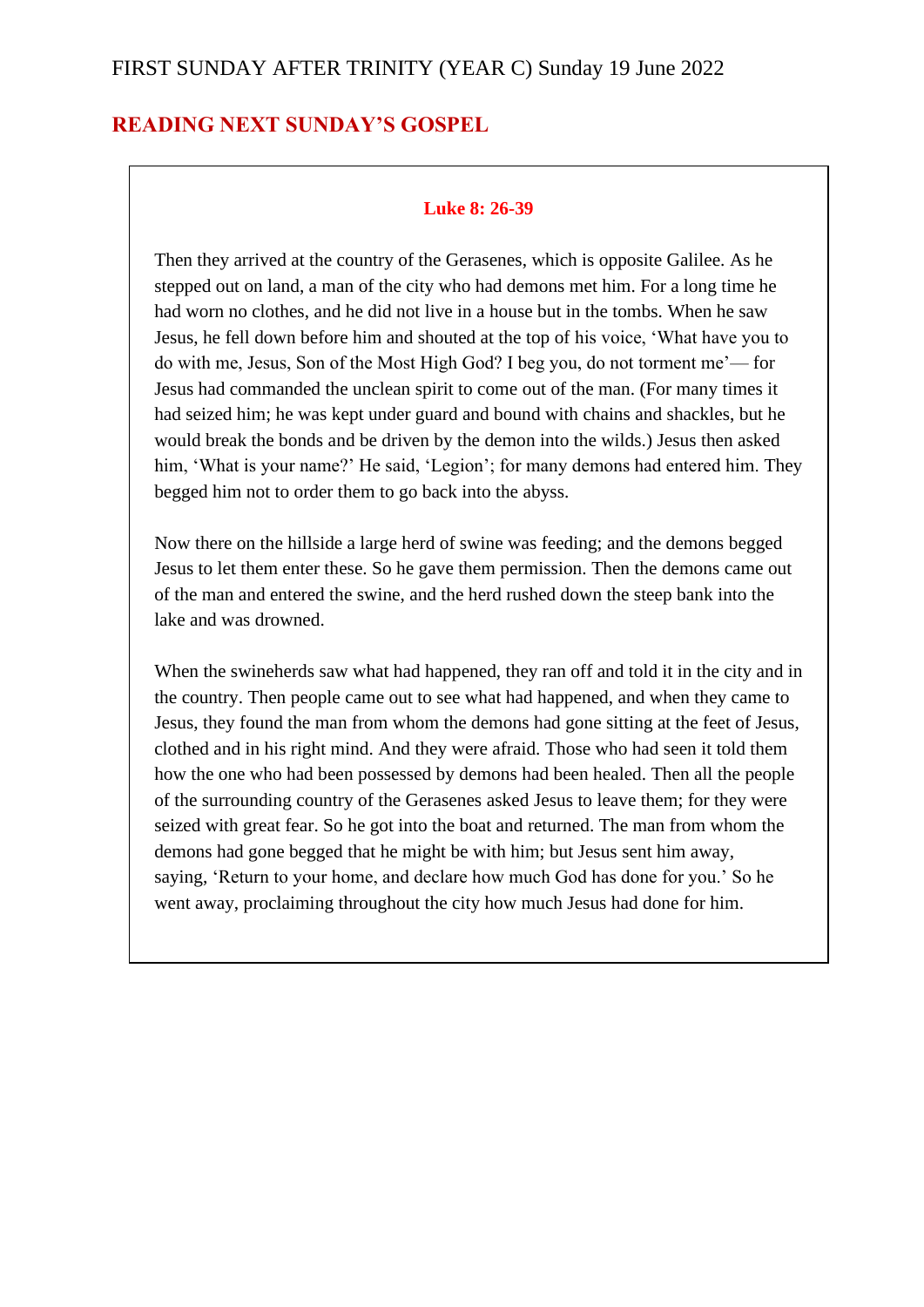## FIRST SUNDAY AFTER TRINITY (YEAR C) Sunday 19 June 2022

## **ENGAGING WITH THE THEME**

## *Dwelling with the text (Luke 8: 26-39)*

Begin to explore Luke's account of Jesus' encounter with Legion by employing the SIFT approach of Sensing, Intuition, Feeling, and Thinking. You may find that one of these approaches comes easier to you than the others. But it is worth trying all four.

- What details in the passage catch your attention (Sensing)?
- What big ideas in the passage spark in your mind (Intuition)?
- What most touches your heart in the passage (Feeling)?
- What most stretches your mind and makes you think in the passage (Thinking)?

### *Thinking and talking*

Identify topics within the passage that can get you thinking and talking. Here are some ideas to get you started.

- What do you make of Legion naming Jesus as 'Son of the Most High God'?
- How do you understand the demons entering the swine?
- What do you make of Jesus not allowing Legion to stay with him?
- How do you understand the command 'Declare how much God has done for you'?
- What does this narrative say for us today?

### *Using your Bible*

Compare how this narrative is presented in the other Synoptic Gospels.

- Matthew 8: 28 9: 1
- Mark  $5: 1-20$

Explore occasions when Jesus commanded people not to tell others.

• Luke 5: 12-15

Explore Psalms of proclamation.

- Psalm 34: 1-8
- Psalm 66: 14-15

Explore teaching about swine in the Old Testament.

- Leviticus 11:7
- Deuteronomy 14: 8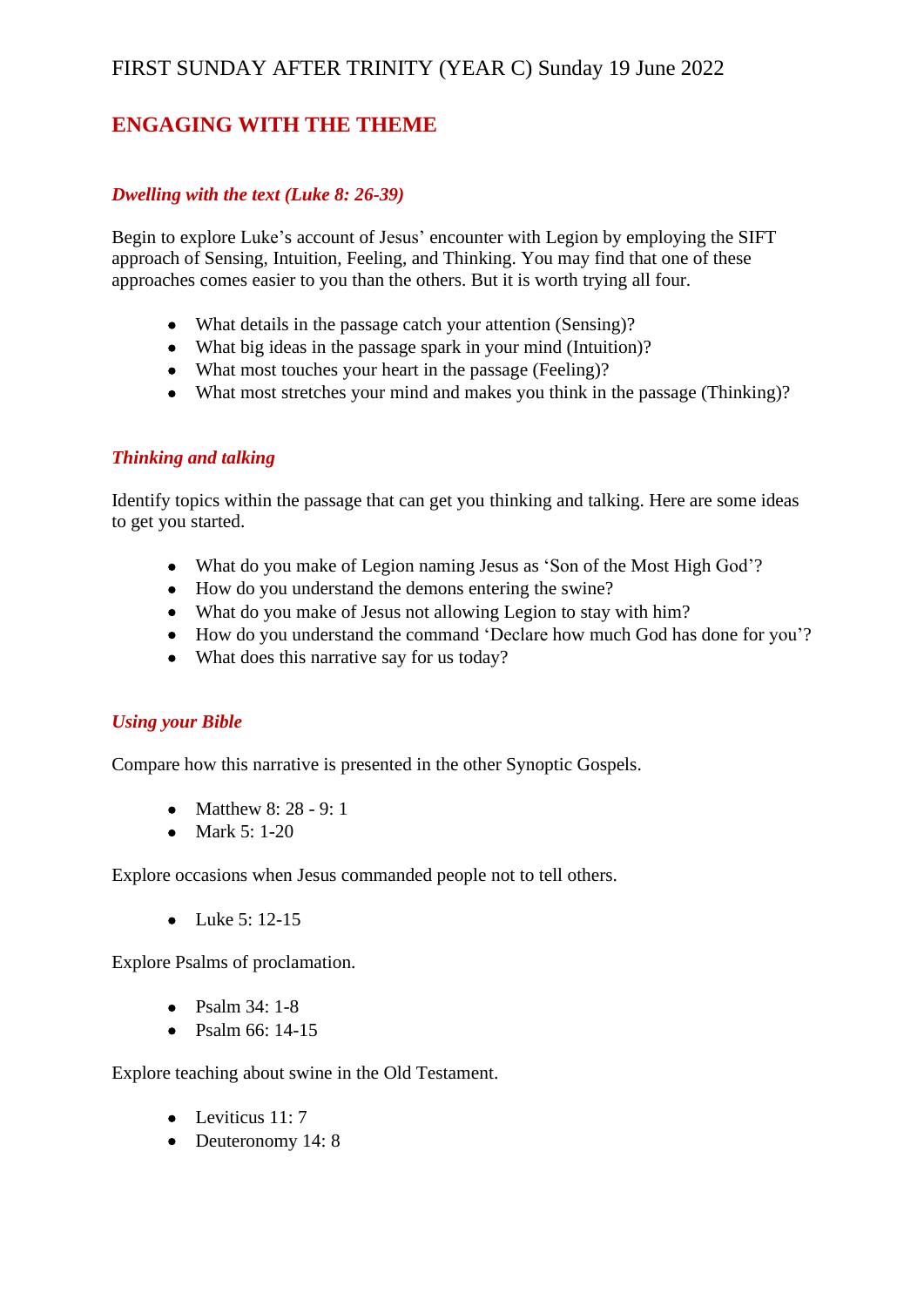## FIRST SUNDAY AFTER TRINITY (YEAR C) Sunday 19 June 2022

## *Exploring online*

Widen your exploration of Luke's account of Jesus' encounter with Legion by looking up some of the following themes and others of your own choosing.

- the Gerasene swine
- the healing of Legion in classic art
- Jesus said 'Go and tell'

### *Drawing on experience*

The image to stimulate reflection on Luke's account of Jesus' encounter with Legion is *sharing good news*. Draw on your own experience of people sharing good news and its impact on others. For example:

- What opportunities have you had to share good news?
- What stays in your mind about good news shared by others?
- What is your experience of people giving testimonies of what Jesus has done for them?

What have you learned about sharing good news?

### *Creating and making*

This section offers pointers to some creative activities that may be inspired by Luke's account of Jesus' encounter with Legion or by sharing good news.

- Make a poster telling the story of Legion.
- Make a collage of good news items from the papers or TV.
- Make a display of good news items from your congregation.
- Create a reflection, poem, or prayer on the theme of sharing good news.